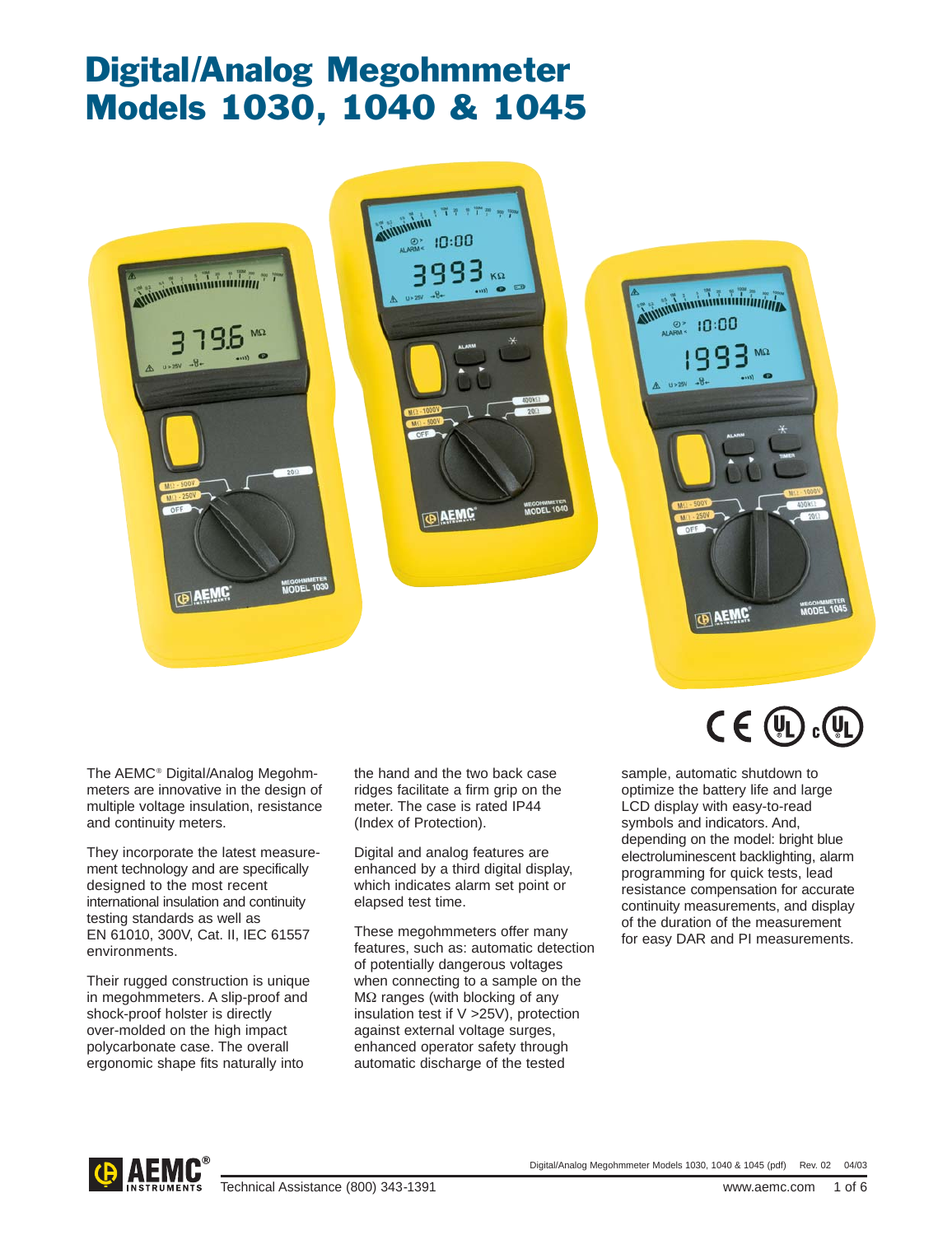- **•** True Megohmmeter®
- **•** Test voltage combinations of 250V, 500V and 1000V
- **•** Insulation measurements to 2000MΩ (2GΩ)
- **•** Automatic test inhibition (if live sample >25V)
- **•** Automatic discharge for operator safety
- **•** Multi-line 4000-count backlit digital display with analog bargraph
- **•** Resistance measurements to 400kΩ
- **•** Continuity with 200mA test current
- **•** Timer function for easy DAR and PI
- **•** Over-molded slip-proof holster for rugged field use
- **•** EN 61010-1, 300V, Cat. II, IEC 61557 and CE rated
- **•** Supplied with a soft carrying case

## Applications

- **•** Motor insulation resistance measurements
- **•** Continuity checks and low resistance measurement
- **•** Test/industrial commercial wiring and motor control centers
- **•** Test motors (AC and DC) and transformers
- **•** Dielectric Absorption Ratio and Polarization Index (PI) measurements
- **•** Cable insulation testing





Model 1030



Models 1040 & 1045



Easy-to-read digital/analog display (backlight on)



Remote probe used with Model 1045 to initiate a test at the motor. Target light provides good visibility of test area.

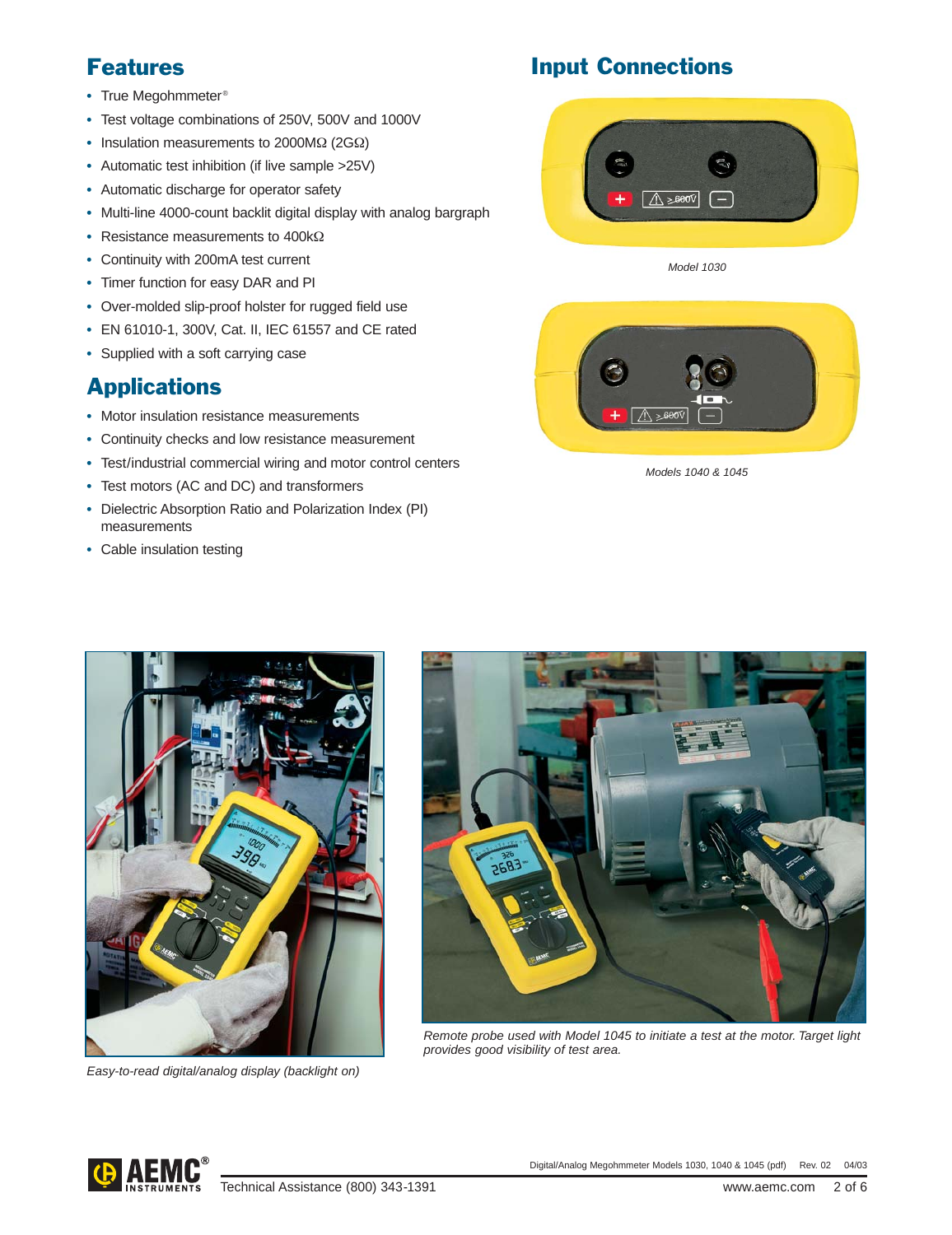## Key Components

### Straightforward layout & intuitive operation

For motors, cables, switchgear and general applications



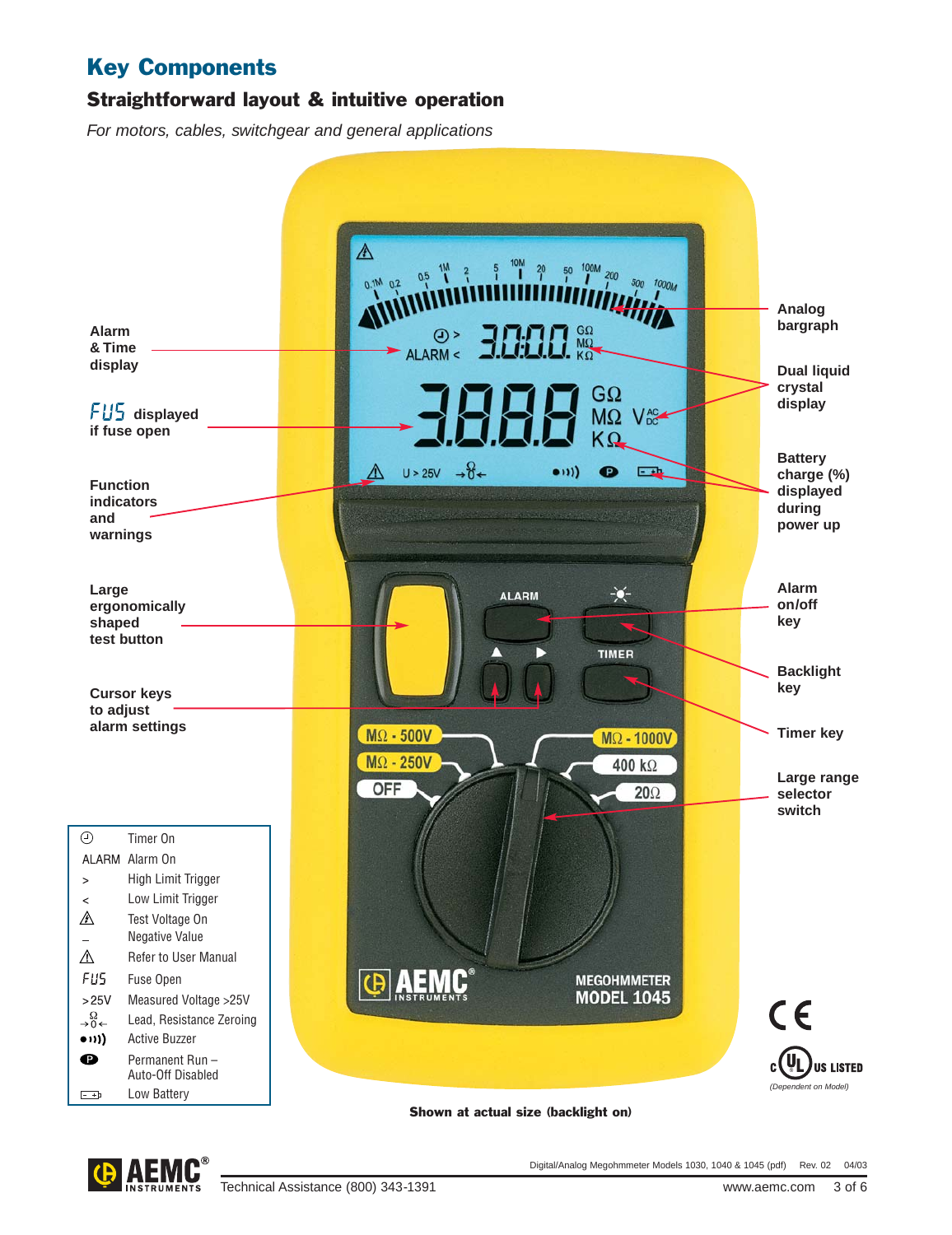| <b>FUNCTION</b>                           | <b>MODEL</b><br>1030 | <b>MODEL</b><br>1040 | <b>MODEL</b><br>1045 |
|-------------------------------------------|----------------------|----------------------|----------------------|
| 250V (0.05 to 2000MΩ)                     | J                    |                      |                      |
| 500V (0.1 to 2000M $\Omega$ )             | ✓                    | ✓                    | ✓                    |
| 1000V (0.2 to 2000M $\Omega$ )            |                      | ✓                    | ✓                    |
| Voltage Test/Safety Check (600VAC/DC)     | J                    | ✓                    |                      |
| Continuity (202) @200mA                   | ✓                    | ℐ                    |                      |
| Resistance (400 $k\Omega$ )               |                      | ✓                    | ✓                    |
| <b>Lead Compensation (for continuity)</b> |                      | ✓                    |                      |
| <b>Backlight</b>                          |                      | ✓                    |                      |
| Timer (0 to 15 minutes)                   |                      |                      | ✓                    |
| <b>Digital Dual Display</b>               | ✓                    | ✓                    |                      |
| <b>Analog Bargraph</b>                    |                      | J                    |                      |
| Auto-Off                                  | ✓                    | ✓                    | J                    |
| <b>Continuity Buzzer</b>                  | ✓                    | ℐ                    |                      |
| <b>Continuity Buzzer Disable</b>          |                      | ✓                    |                      |
| <b>Voltage Detection (&gt;25V)</b>        | ✓                    | ✓                    | J                    |
| <b>Safety Test Inhibitor</b>              | J                    | ✓                    | $\checkmark$         |
| <b>Automatic Discharge</b>                |                      | ✓                    |                      |
| <b>Low Battery</b>                        | ℐ                    | ✓                    | ℐ                    |
| <b>Battery Capacity (%) Indication</b>    | J                    | ✓                    |                      |
| <b>Auto-Off Disable</b>                   |                      | ✓                    |                      |

The Models 1030, 1040 and 1045 are general purpose insulation testers designed for both field and shop use. They are ideal for measuring the insulation qualities of motors, transformers and power cables. Test voltages of 250V, 500V or 1000V are selectable depending on model. Measurement of AC and DC voltage, resistance and continuity may also be performed.

## **Specifications**

| <b>MODELS</b>                                    | 1030                                                                                                 | 1040                                                                                                 | 1045                                                                                                                    |  |  |  |  |
|--------------------------------------------------|------------------------------------------------------------------------------------------------------|------------------------------------------------------------------------------------------------------|-------------------------------------------------------------------------------------------------------------------------|--|--|--|--|
| <b>ELECTRICAL</b>                                |                                                                                                      |                                                                                                      |                                                                                                                         |  |  |  |  |
| <b>INSULATION TESTS</b>                          |                                                                                                      |                                                                                                      |                                                                                                                         |  |  |  |  |
| 250V<br><b>Test Voltage</b><br>500V<br>1000V     | $0.05$ to 2000M $\Omega$ (2G $\Omega$ )<br>0.1 to 2000 $M\Omega$ (2G $\Omega$ )                      | $0.1$ to 2000M $\Omega$ (2G $\Omega$ )<br>0.2 to 2000 $M\Omega$ (2G $\Omega$ )                       | $0.05$ to 2000M $\Omega$ (2G $\Omega$ )<br>0.1 to 2000 $M\Omega$ (2G $\Omega$ )<br>0.2 to 2000 $M\Omega$ (2G $\Omega$ ) |  |  |  |  |
| <b>Short Circuit Current</b>                     | $\leq 3mA$                                                                                           | ≤3mA                                                                                                 | ≤3mA                                                                                                                    |  |  |  |  |
| <b>Accuracy</b>                                  | $\pm 3\%$ of Reading $\pm$ 5cts (<40M $\Omega$ )<br>$\pm 3\%$ of Reading $\pm$ 2cts (>40M $\Omega$ ) | $\pm 3\%$ of Reading $\pm$ 5cts (<40M $\Omega$ )<br>$\pm 3\%$ of Reading $\pm$ 2cts (>40M $\Omega$ ) | $\pm 3\%$ of Reading $\pm$ 5cts (<40M $\Omega$ )<br>$\pm 3\%$ of Reading $\pm$ 2cts (>40M $\Omega$ )                    |  |  |  |  |
| <b>Voltage Test/Safety Check</b>                 | 0 to 600VAC/DC                                                                                       | 0 to 600VAC/DC                                                                                       | 0 to 600VAC/DC                                                                                                          |  |  |  |  |
| <b>Voltage Warning Indicator</b>                 | $>25V$                                                                                               | $>25V$                                                                                               | $>25V$                                                                                                                  |  |  |  |  |
| <b>Test Inhibition</b>                           | Yes > 25V                                                                                            | Yes > 25V                                                                                            | Yes > 25V                                                                                                               |  |  |  |  |
| <b>RESISTANCE TESTS (MODELS 1040 &amp; 1045)</b> |                                                                                                      |                                                                                                      |                                                                                                                         |  |  |  |  |
| <b>Measurement Range</b>                         | $\qquad \qquad -$                                                                                    | $0.0$ to $400k\Omega$                                                                                | $0.0$ to $400k\Omega$                                                                                                   |  |  |  |  |
| <b>Test Voltage</b>                              | $\overline{\phantom{0}}$                                                                             | 7 to 9V                                                                                              | 7 to 9V                                                                                                                 |  |  |  |  |
| <b>Test Current</b>                              | $\qquad \qquad -$                                                                                    | 600uA                                                                                                | 600uA                                                                                                                   |  |  |  |  |
| <b>Accuracy</b>                                  |                                                                                                      | $\pm 3\%$ of Reading $\pm$ 1ct (>4kΩ)                                                                | $\pm 3\%$ of Reading $\pm$ 1ct (>4kΩ)                                                                                   |  |  |  |  |
| <b>CONTINUITY TESTS</b>                          |                                                                                                      |                                                                                                      |                                                                                                                         |  |  |  |  |
| <b>Measurement Range</b>                         | $0.00$ to 19.99 $\Omega$                                                                             | $0.00$ to 19.99 $\Omega$                                                                             | $0.00$ to 19.99 $\Omega$                                                                                                |  |  |  |  |
| <b>Test Current</b>                              | $\geq$ 200mA                                                                                         | $\geq$ 200mA                                                                                         | $\geq$ 200mA                                                                                                            |  |  |  |  |
| <b>Open Circuit Voltage</b>                      | $7V \leq V$ Open $\leq 9V$                                                                           | 7V                                                                                                   | 7V                                                                                                                      |  |  |  |  |
| <b>Accuracy</b>                                  | $±3\%$ of Reading $±1$ ct                                                                            | ±3% of Reading ± 1ct                                                                                 | $±3\%$ of Reading $±1$ ct                                                                                               |  |  |  |  |
| <b>DISPLAY</b>                                   |                                                                                                      |                                                                                                      |                                                                                                                         |  |  |  |  |
| <b>Display Size</b>                              | $2 \times 3$ " (54.3 x 73mm)                                                                         |                                                                                                      |                                                                                                                         |  |  |  |  |
| <b>Digital Display</b>                           | 4000-count                                                                                           |                                                                                                      |                                                                                                                         |  |  |  |  |
| <b>Analog Bargraph</b>                           | 34-segments                                                                                          |                                                                                                      |                                                                                                                         |  |  |  |  |
| <b>Backlight</b>                                 | $\overline{\phantom{0}}$                                                                             | <b>Blue Electroluminescent</b>                                                                       |                                                                                                                         |  |  |  |  |
| <b>GENERAL</b>                                   |                                                                                                      |                                                                                                      |                                                                                                                         |  |  |  |  |
| <b>Power Source</b>                              | 6 x 1.5V AA (NEDA 15A) Capable of performing > 3500 5 sec tests                                      |                                                                                                      |                                                                                                                         |  |  |  |  |
| <b>Dimensions</b>                                | 8.30 x 4.25 x 2.36" (211 x 108 x 60mm)                                                               |                                                                                                      |                                                                                                                         |  |  |  |  |
| Weight                                           | $1.81$ lbs $(830q)$                                                                                  |                                                                                                      |                                                                                                                         |  |  |  |  |
| <b>Temperature Range</b>                         | Operating: 14° to 131°F (-10° to 55°C); Storage: -40° to 158°F (-40° to 70°C)                        |                                                                                                      |                                                                                                                         |  |  |  |  |
| <b>SAFETY</b>                                    |                                                                                                      |                                                                                                      |                                                                                                                         |  |  |  |  |
| <b>Safety Rating</b>                             | EN 61010-1, 300V, Cat. II, EN 61557                                                                  |                                                                                                      |                                                                                                                         |  |  |  |  |
| <b>CE Mark</b>                                   | Yes; UL Listed                                                                                       |                                                                                                      |                                                                                                                         |  |  |  |  |

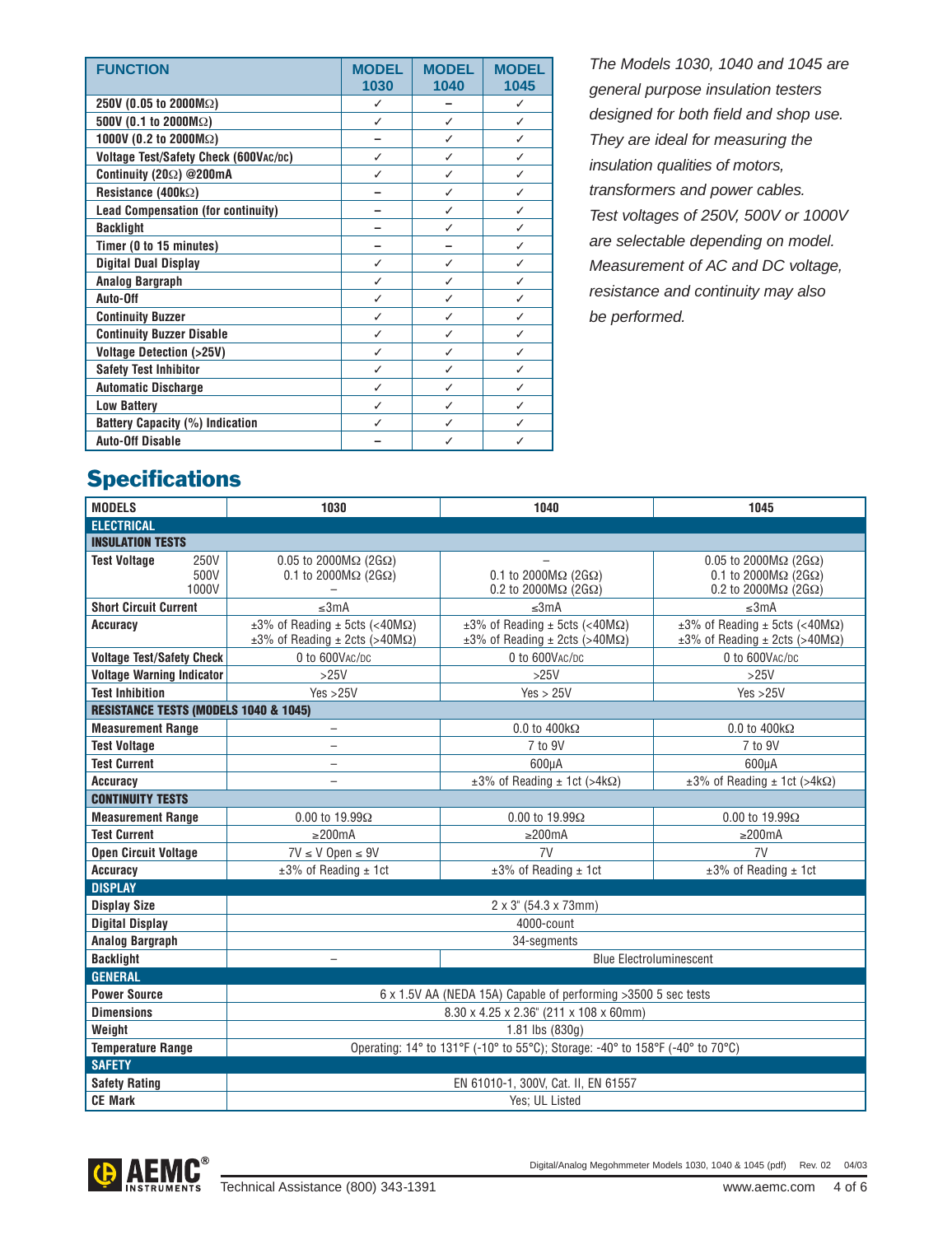

| <b>ORDERING INFORMATION</b>                                                                                            | <b>CATALOG NO.</b> |
|------------------------------------------------------------------------------------------------------------------------|--------------------|
|                                                                                                                        |                    |
| Megohmmeter Model 1040 (Digital, with Analog Bargraph, Alarm, Backlight, 500V, 1000V, 400k, Continuity)  Cat. #2116.92 |                    |
| Megohmmeter Model 1045 (Digital, with Analog Bargraph, Alarm, Timer, Backlight, 250V, 500V, 1000V,                     |                    |
|                                                                                                                        |                    |
| All models include a soft carrying case, two color-coded leads, black test probe, two alligator clips, batteries       |                    |
| and user manual                                                                                                        |                    |
|                                                                                                                        |                    |
|                                                                                                                        |                    |
| All field kits include megohmmeter, field case, two color-coded leads, black test probe, two alligator clips,          |                    |
| remote test probe, batteries and user manual                                                                           |                    |
| <b>Accessories (Optional)</b>                                                                                          |                    |
|                                                                                                                        |                    |
|                                                                                                                        |                    |
|                                                                                                                        |                    |